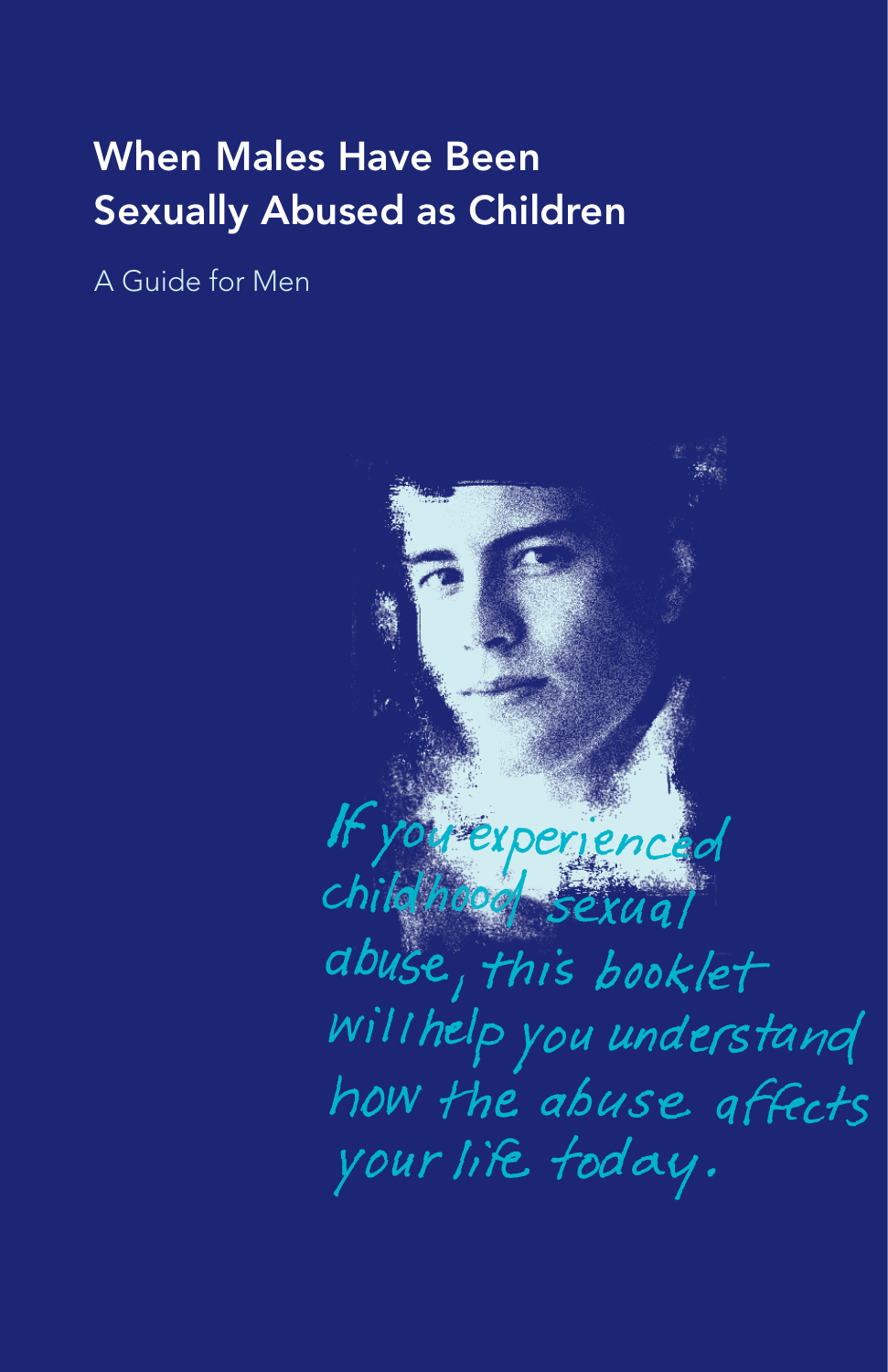#### Sexual Abuse Information Series 2008

#### This is one of ten booklets in the Sexual Abuse Information Series:

To order copies, please contact:

## www.phac-aspc.gc.ca/nc-cn

#### SEXUAL ABUSE COUNSELLING

A Guide for Parents and Children

SEXUAL ABUSE WHAT HAPPENS WHEN YOU TELL A Guide for Children and Parents

WHEN GIRLS HAVE BEEN SEXUALLY ABUSED A Guide for Young Girls

WHEN BOYS HAVE BEEN SEXUALLY ABUSED A Guide for Young Boys

| WHEN TEENAGE GIRLS HAVE BEEN                  |  |
|-----------------------------------------------|--|
| <b>SEXUALLY ABUSED</b> A Guide for Teenagers, |  |

WHEN TEENAGE BOYS HAVE BEEN SEXUALLY ABUSED A Guide for Teenagers

WHEN MALES HAVE BEEN SEXUALLY ABUSED AS CHILDREN A Guide for Men

WHEN CHILDREN ACT OUT SEXUALLY A Guide for Parents and Teachers

SIBLING SEXUAL ABUSE A Guide for Parents

WHEN YOUR PARTNER WAS SEXUALLY ABUSED AS A CHILD A Guide for Partners Public Health Agency of Canada 200 Eglantine Driveway Tunney's Pasture, 1909D Ottawa, ON K1A 0K9 TEL: 1.800.267.1291 or 613.957.2938 FAX: 1.613.941.8930 TTY: 1.800.561.5643 or 613.952.6396 E-MAIL: ncfv-cnivf@phac-aspc.gc.ca

National Clearinghouse on Family Violence

#### **CREDITS**

Project Coordinator: Leonard Terhoch Writer: John Napier-Hemy Revisions: Christina Melnechuk & Louise Doyle Editors : Joanne Broatch & Liz Scully Design & Layout: Jager Design Inc.

Également disponible en français sous le titre : Les hommes qui ont été victimes de violence sexuelle durant l'enfance. Guide à l'intention des hommes.

Special thanks to the staff at VISAC and the National Clearinghouse on Family Violence and the many others who gave their ideas and support.

The opinions expressed in this document are those of the authors and do not necessarily reflect the views of the Public Health Agency of Canada.

VISAC (Vancouver Incest and Sexual Abuse Centre) is a program of Family Services of Greater Vancouver. VISAC offers a wide range of services including specialized victim support services, individual and group therapy for children, youth, families, and adults who have experienced childhood sexual abuse and/or trauma.

Contents may not be commercially reproduced but any other reproduction, with acknowledgements, is encouraged. All other rights are reserved.

© 2008 Family Services of Greater Vancouver – 1616 West 7th Avenue, Vancouver, B.C. V6J 1S5

HP20-6/8-2007 ISBN 978-0-9809135-2-1 THIS PUBLICATION WAS MADE POSSIBLE THROUGH THE FINANCIAL SUPPORT OF THE PUBLIC HEALTH AGENCY OF CANADA.

# When Males Have Been Sexually Abused as Children

A Guide for Men

#### This booklet answers these questions:

| Why this booklet?                                          | 2  |
|------------------------------------------------------------|----|
| What is sexual abuse?                                      | 3  |
| Areas of your life that may be impacted<br>by sexual abuse | 3  |
| How Can I Get the Help I need?                             | 7  |
| How Can a Counsellor Help?                                 | 8  |
| What kinds of questions are counsellors<br>often asked?    | 9  |
| What should I do about the abuser?                         | 12 |
| How much should I tell my partner?                         | 14 |
| Is recovery possible?                                      | 14 |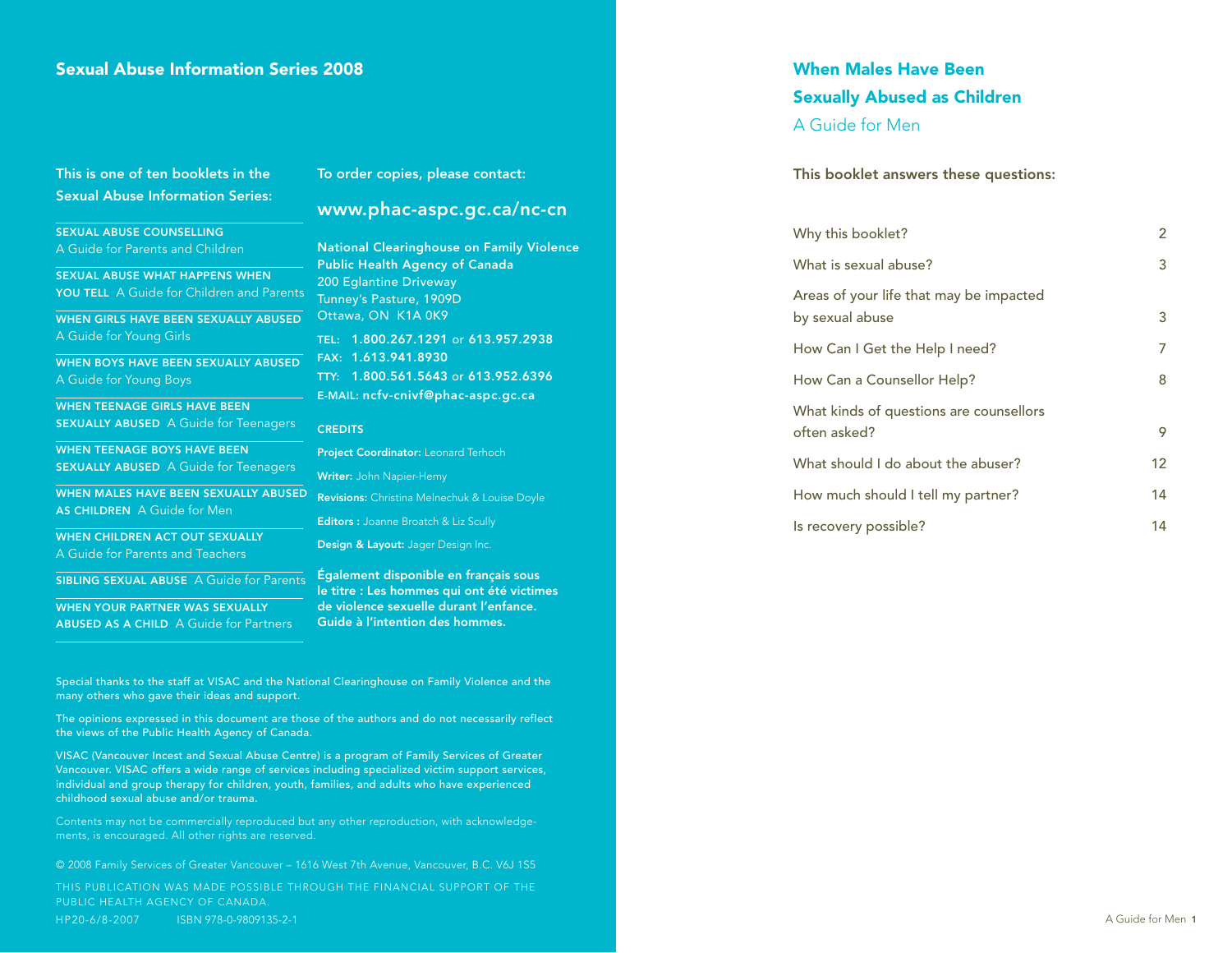#### Why this booklet?

This booklet is addressed to the thousands of men in Canada who were sexually abused as young children or as teenagers. It is also addressed to the people who help these men face each new day with courage: their partners, friends and families.

If you experienced childhood sexual abuse, this booklet will help you understand the impact sexual abuse has had on your life today. It can help you come to terms with your childhood experiences, and help with your healing. If you're seeing a counsellor, or are considering it, this booklet can help you understand how counselling works.

Many men find it difficult to admit they have been sexually abused. Our culture encourages males to believe they should be in charge of every aspect of their lives, so when boys are abused, they often think they should have been able to stop the abuser. Later, as adults, they may blame themselves for having allowed the offender to have power over them. The information in this booklet will help you place the responsibility for the abuse on the abuser – where it belongs.

This booklet will:

- define and describe the impact of childhood sexual abuse;
- explain why males may have difficulty admitting they have been abused;
- discuss issues such as shame and fears about sexuality;
- explain how childhood sexual abuse can affect adult relationships;
- explain how counselling and support groups can help your recovery; and
- discuss the pros and cons of making a complaint that could result in charges being laid against the abuser.

If you experience sexual abrese, this booklet can help you understand what impact sexual abuse has had on your life today.

## What is sexual abuse?

Sexual abuse is an abuse of power. If someone older, stronger or more experienced coerced you into sexual activity when you were a child or an adolescent, then you were sexually abused. The abuser may have won your trust, and then violated it by abusing you. He or she may have compounded the abuse by forcing you to keep it secret and by making you feel responsible.

Sexual abuse doesn't refer only to sexual touching. If you were forced as a child to watch sexual activity or pornography, this is a form of sexual abuse. If an adult continually invaded your privacy – by watching you shower, or making sexualized comments about your body, this is another form of sexual abuse.

#### Areas of your life that may be impacted by sexual abuse

**• Confusion about Sexual Orientation.** You may be confused about or question your sexual orientation We're not really sure how sexual orientation is determined. We do know that it is **not** 

usually determined by the abuse – neither by the abuser's sexual orientation, nor by what he or she did to your body. If you felt "turned on" and disgusted at the same time by what the abuser did, you might feel as though you can't depend on your body. If you are homosexual and were abused by a male, you may wrongly believe, just as many heterosexuals do, that your sexual orientation was caused by the abuse. Both heterosexual and homosexual adult males suffer from similar kinds of sexual orientation confusion as a result of their abuse.



 For example, if the abuser performed oral sex on you, you may have been aroused as well as repelled by the experience. Whether you were abused by a male or a female doesn't make a difference. This is because your penis responds to stimulation regardless of the gender of the person who is stimulating it.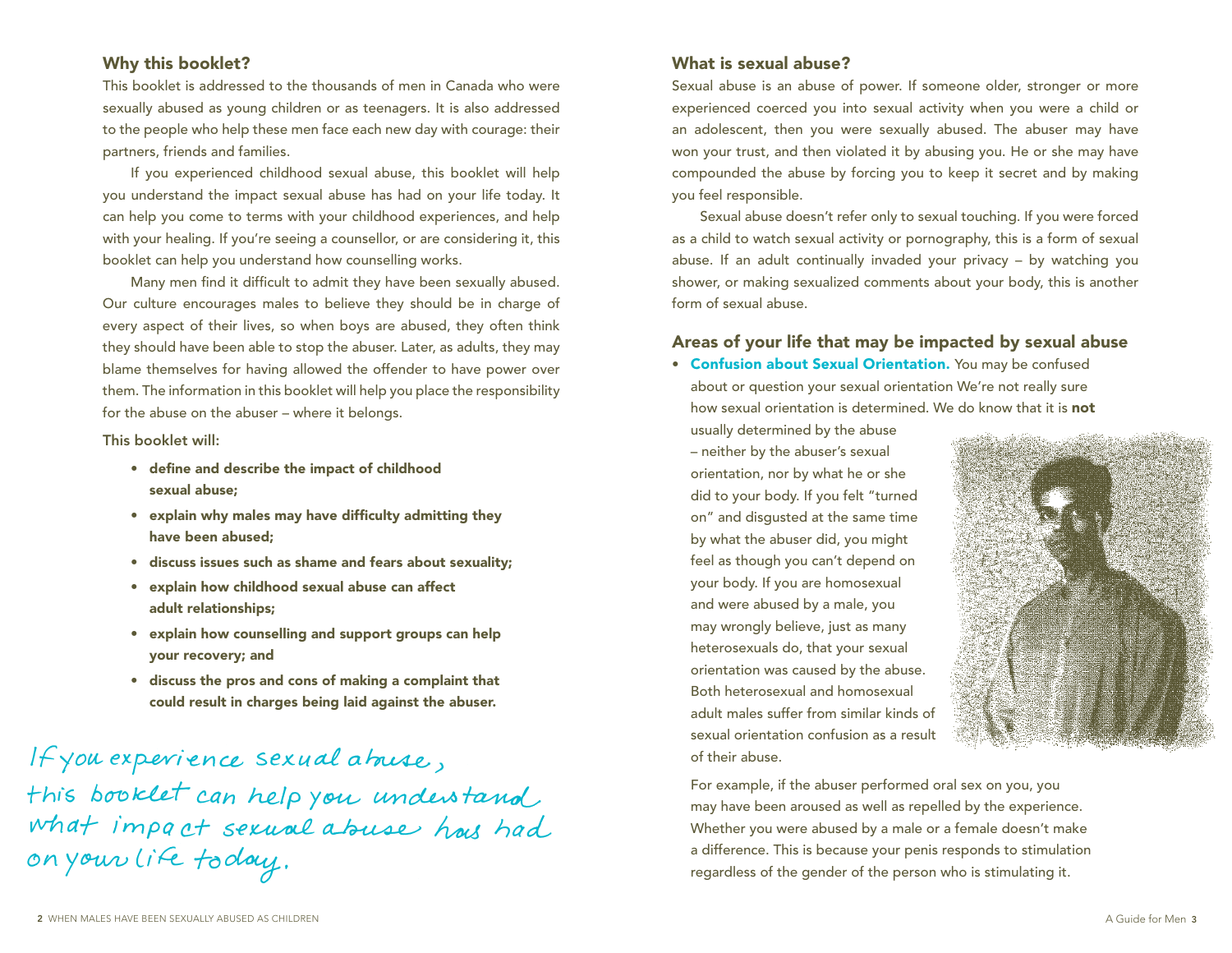Adolescents or adults who sexually abuse children do so because they are sexually attracted to *children,* and enjoy having sexual power over them.

 *If the abuser was male,* you might have developed a fear of other males, especially if you believe they are homosexual. You may even avoid friendships with other men. Your fear of homosexuals may express itself in negative statements or jokes about homosexuals. This fear and these actions are called homophobia. However, *homophobia* is pervasive in our society, and is not an indicator of sexual abuse.

Both heterosexual and homosexual men can have difficulty with sexual relationships as a result of their abuse.

You might also try to prove yourself sexually by initiating a lot of short-term sexual relationships with women, in the hope that your fear of being homosexual will eventually disappear. No number of "conquests" can overcome this kind of insecurity, but you will succeed in destroying the trust of your partners.

*If you were abused by a female,* you might have felt overpowered and "less than male" when the abuse was happening. You might feel "different" because sexual abuse by women is less frequent.

 This in turn could make you feel more isolated and ashamed. You might believe that the abuse was a sexual opportunity, and not really abuse at all. Our culture often minimizes and even denies the seriousness and harm caused when boys are abused by older females.

• Difficulties with Sexual Functioning. You could at times experience problems with sexual functioning. Painful erections, difficulty maintaining erections, premature ejaculation, lack of desire, or an obsession with sex may all stem from childhood sexual abuse.

- Difficulties with Intimacy. If you once trusted someone who abused you when he/she should have been protecting you, you may now have difficulty trusting anyone enough to enjoy a longterm intimate relationship. If you can function sexually only during "one-night stands" or only in short-term relationships, it could be because the abuser was a family member or someone you trusted and depended on, who had power over you for a long period of time. Long-term relationships may remind you of these feelings of powerlessness, so you might avoid them. You may have difficulty making commitments in other areas of your life for the same reason.
- Dependency or Misuse of Drugs, Alcohol or Food. If you have trouble regulating your use of drugs, alcohol, or food, it may mean that you are using these substances to mask the pain of sexual abuse. It could also mean that the abuser used these substances to lure you into sexual activity.

 Because these substances can be addictive, they can block your recovery. There are a number of recovery programs available that serve as an important adjunct to sexual abuse counselling.

• Self-Harm and Harm of Others. If you feel worthless as a result of the abuse, you could turn these painful feelings against yourself. This might take the form of cutting, burning or harming yourself in some way. You may find yourself in situations or remain in relationships that are harmful to you, emotionally, physically, sexually or otherwise.

Gexual atuse is<br>an atuse of power.

If you find yourself thinking about or acting out your sexual abuse by becoming sexually aggressive, *you need to seek help immediately* because of the damage you could be doing to others. Contact your local crisis line, doctor, etc.

• Flashbacks, Anxiety and Nightmares. If you have unexplained anxiety or panic attacks you could be re-experiencing the trauma of being sexually abused.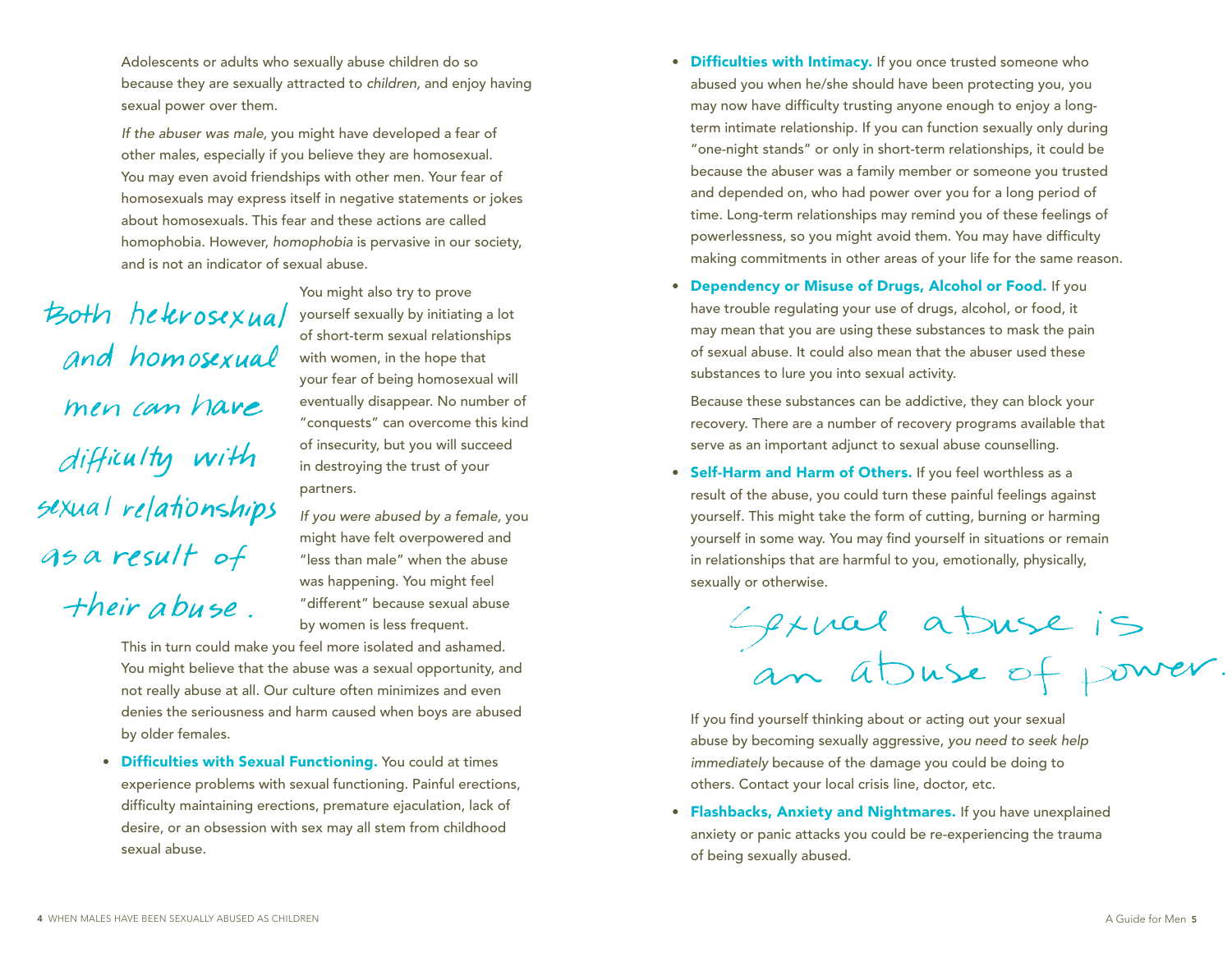Flashbacks are sudden intrusive thoughts about the sexual abuse. They might come when you least want them, for example, when you and your partner are making love. When this happens it could mean that your sexual arousal is triggering memories of the abuse. You might also experience recurring nightmares which remind you in some way of the abuse. A counsellor can work with you to reduce these symptoms.

- Anger. You might feel that, as a male, you're allowed to express and to act out your anger. If you feel only anger, you are probably not allowing yourself to have other feelings such as shame, fear or loneliness. A counsellor can help you to identify your feelings and learn ways to manage them.
- Shame and Guilt. If you were sexually abused as a child, the underlying emotion you might share with other people who have been sexually abused, both male and female, is a sense of shame. Shame is a deep sense of feeling 'bad' as a person. The abuser might have cut you off from the support of loved ones during the abuse by forcing you to keep the abuse secret. He might have told you that no one would want anything to do with you if they knew what you were doing. Guilt is related to shame. Guilt comes from the belief that you are *responsible* for the abuse. Remember, this happened when you were a child, and adults are supposed to protect children, not abuse them. *You are not responsible for the abuse you experienced.*

 You could now be afraid that you will experience further shame if you talk about the abuse to a counsellor or anyone else. Shame can make you hold yourself apart from others in your adult life. A support group, where you can talk and listen to others who have had the same experience that you've had, can help you overcome your shame and the isolation that goes with it.

• Physical Symptoms. There are a number of physical symptoms that are sometimes related to child sexual abuse. If you suffer from frequent headaches, choking sensations, nausea in the presence of certain smells, blurred vision, floating sensations, or pains in the genitals, buttocks or back, they might be related

to your sexual abuse. If your physician can't find a medical reason for these symptoms, your counsellor might be able to help you understand the reason you have them.

#### How can I get the help I need?

You might have difficulty acknowledging that you were sexually abused, and that another person had such power over you. You might even believe that being abused has made you less of a man. This belief comes from our patriarchal society which values power, seen as a male trait, and devalues vulnerability, which is seen as "weak" and as a female trait. As a result most men resist admitting they were once overpowered and helpless, and this is called "denial". Denial is an obstacle to getting help. Because of social values and attitudes, denial of vulnerability is usually stronger in men than in women.

It takes courage to acknowledge you've been sexually abused. A counsellor, a support group or both can be helpful. The best way to find a counsellor is by asking people you trust, such as a doctor or friend,

for personal recommendations. If that isn't possible, professional counselling associations will provide names of people qualified to work with men who have been sexually abused. You can then check out those qualifications and find a counsellor you feel comfortable working with.

Individual counselling over a long period of time can be expensive, although some social services have a sliding fee scale for clients. Another option is to see a psychiatrist or psychologist who may be covered through your provincial medical

plan or supplementary insurance plan. In some provinces, when you file a police report against the abuser you may become eligible for counselling from a qualified psychologist, clinical counsellor or clinical social worker through a crime victim assistance program. If working with a counsellor isn't possible, a support group may be a good second choice.

THE FIRST STED TO RECOVERY 15 TO ADMIT TO YOURSELF THAT<br>YOU HAVE BEEN SEXUALLY ABLISED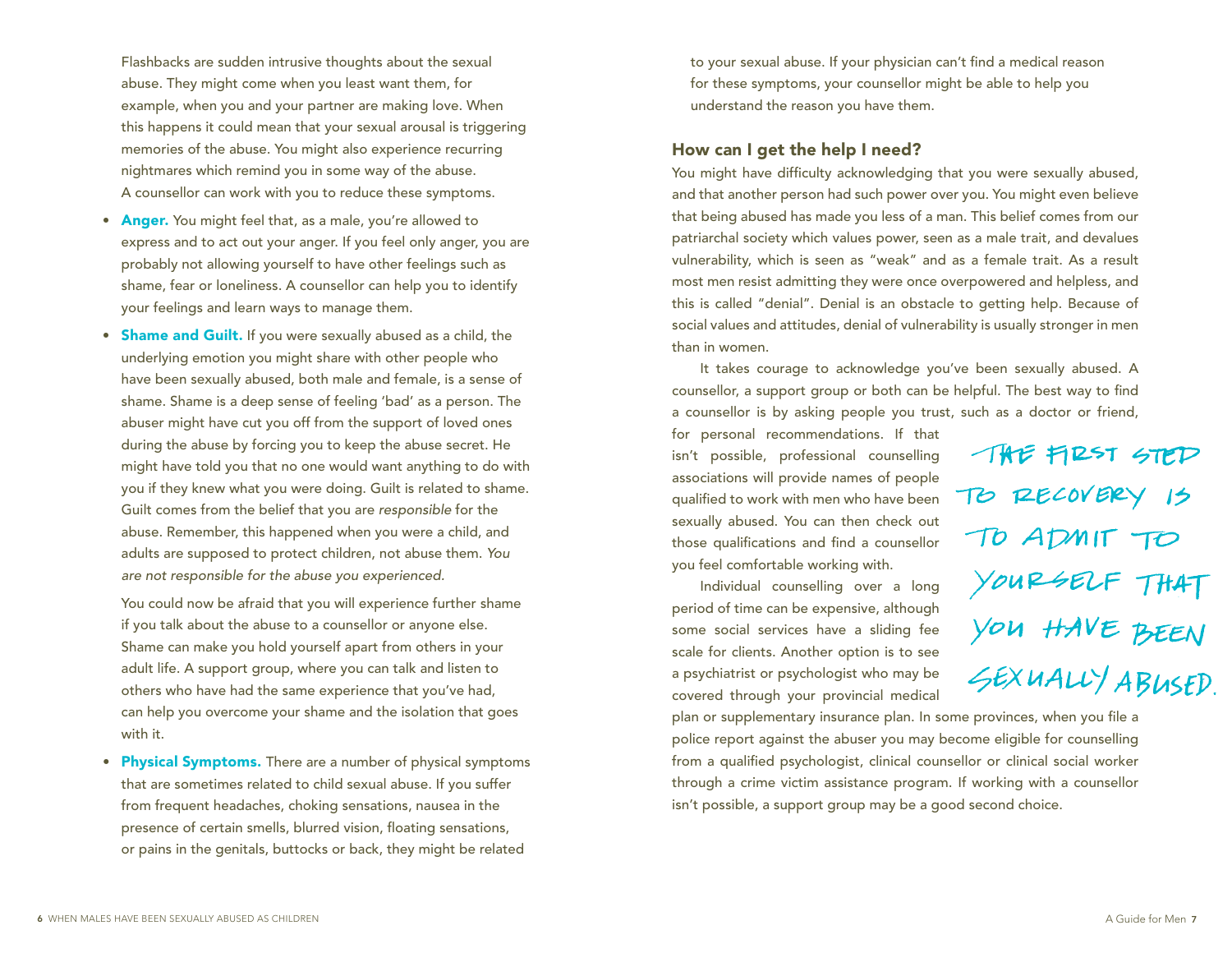#### How can a counsellor help?

Once you acknowledge to your counsellor that you have been sexually abused, you have taken an important step to recovery.

Even after you've acknowledged the abuse, you may:

- tell yourself it really didn't affect you;
- speak about the abuse in an intellectual, abstract way; and
- excuse some of the abuser's behaviour.

It is not unusual for individuals to minimize or deny traumatic experiences and their impact as a way of coping.

A counsellor can help you work through any thoughts or feelings you may have. Then you can understand the ways in which you managed to cope with the abuse and begin to resolve the trauma of the abuse to decrease the negative effects it has on your life. Your counsellor may ask you about any symptoms of post-traumatic stress that are impacting you, for example, flashbacks, nightmares, depression, anxiety, or relationship difficulties. S/he will help you to develop skills to manage intrusive or overwhelming thoughts, feelings or sensations. These skills are an important step to help you maintain control. Remembering too much or moving too quickly can feel overwhelming. Tell your counsellor when you need more time to understand and integrate what is happening. Your counsellor might also recommend that you read some articles or books written for men who have experienced sexual abuse. At your request,

a counsellor will probably have to remind you repeatedly that<br>you were neither responsible for<br>nor guilty of the aboute.

your counsellor may speak to your spouse or partner to suggest ways in which s/he can support you in your recovery. Your counsellor might also recommend that you join a support group for men who have experienced sexual abuse.

Your relationship with your counsellor is a partnership. You'll decide together what subjects you will discuss, and when it's appropriate to slow down or end counselling. If you aren't happy with your counsellor, you have the right to express your concerns and to find a different counsellor.

#### What kinds of questions are counsellors often asked?

"I've heard of five-and six-year-old boys being abused, but I was ten when my babysitter made me perform oral sex on him. Wasn't I old enough to know better and shouldn't I have been able to tell him to take a hike?"

Age has nothing to do with it, but power has everything to do with it. Boys who are dependent on an adult or an adolescent are vulnerable to being sexually abused.

"I was 14 when my coach took the top players on the team camping. He let us drink around the campsite and I wasn't used to it, and all I can remember after that is waking up later with him lying beside me, passed out, with his hand between my legs. Shouldn't I have been smart enough and old enough to be able to figure out what he was up to?"

A coach is in a position of power and can easily appeal to a boy's need for attention and approval. When teenage boys are sexually abused, they often feel even more ashamed and responsible than younger boys and have a hard time reporting the abuse. See booklet "*When Teenage Boys…"*

The boys in both of these stories grew into young men who believed that they were responsible for the abuse, and felt guilty as a result.

A counsellor will probably remind you that *children are never responsible for adults or older teens abusing them.*

"I was 13 and on the Grade 7 basketball team when my teacher felt me up after the game. I told my Uncle Gordon, and he said the teacher was probably gay. Could that be true? Do you think there's something about me that turned him on?"

Sexual orientation has nothing to do with sexual abuse. More importantly, it's not some quality about *you* that makes you responsible. Sexual abusers are people who want to exercise sexual power over children because they're smaller and less powerful. Uncle Gordon's response was misleading because of its anti-homosexual bias.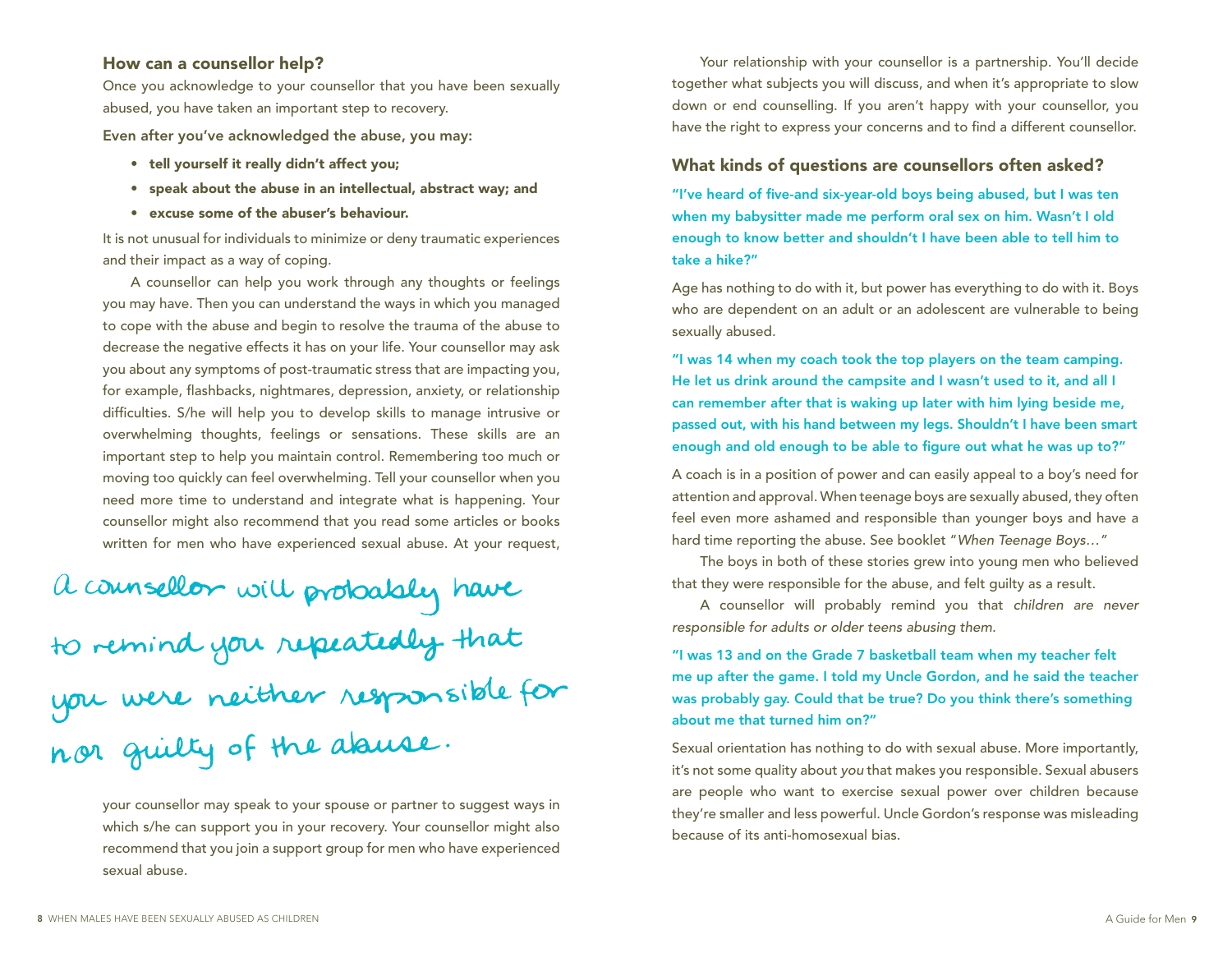#### "So if I was sexually abused as a kid, does that mean that sooner or later I'm going to start going after kids myself?"

You might have disturbing feelings about children from time to time, and sexual fantasies about children are a warning sign. It is important that you keep your feelings and fantasies conscious and discuss them with a counsellor who is trained to work in this area to ensure that you do not act them out by offending.

Many convicted adolescent and adult sex offenders were themselves sexually abused as children. It *does not follow* from this that all boys who have been sexually abused grow up to be abusers.

# "Hey, don't talk to me about sexual abuse. When I was eight, my babysitter made me put my penis right into her vagina. I learned about sex long before the other kids, and to this day I'm still a hit with the older women."

Males in our society are conditioned to think of *any* sexual experience with a female as an "opportunity". When young boys are sexually abused by women or teenage girls, they tend to deny their feelings of being overpowered, used and/or shamed. If you were sexually abused as a young boy by a woman or a teenage girl, you may use the experience to enhance your ego, and not understand how it may distort your adult relationships.

#### "How long is this counselling going to take? I want to get it over with and get on with my life."

Like many men, you were probably conditioned to act on a problem and get results fast. Dealing with sexual abuse is not like mowing the lawn or putting together a business deal. Personal change takes time, and if you were also subjected to physical and emotional abuse you'll need to work on those issues as well.

#### "There's something else there. There's one important thing I haven't remembered, and I just can't get hold of it. Can you hypnotize me?"

This type of question comes up when you think that just below the surface, there is a key that will unlock the whole puzzle, and once you discover it, you'll be instantly cured. Like the previous question, it comes from a common male desire for a "quick fix". As you continue working with your counsellor, you will begin to appreciate the value of gradual change.

#### Kevin's story

Kevin began counselling at the recommendation of his minister, who'd heard enough of his story to suspect that he had experienced severe childhood abuse. Kevin suffered from night sweats, and would often wake up with his bedsheets drenched. Sometimes he'd wake up screaming after dreaming that a large animal was overtaking him. His wife had urged him to speak to their minister because of his habit of breaking off sexual intercourse before he reached orgasm. He frequently complained that his penis hurt during intercourse, and that he would rather avoid sex altogether.

During the course of his marriage, Kevin had three short homosexual relationships in which he played a passive role. Kevin was ashamed of these relationships, and felt that he was dishonouring his marriage. His wife was afraid that he would contract a sexually transmitted infection and infect her. She threatened to leave him if it happened again.

After Kevin started counselling he was able to explain that he had spent much of his childhood living with his mother and five brothers and sisters in a small logging town. After his parents separated, his mother started drinking and began a series of short-term relationships. Some of her new boyfriends were violent with her and with the children. One of them, a millworker named Willard, was not only a violent alcoholic but a child abuser as well. The children never knew when to expect Willard, so they were in a constant state of anxiety. Kevin recalled how Willard would climb into bed, drunk, and masturbate Kevin before passing out.

As the details emerged, Kevin's physical symptoms and his behaviour started to make sense. The night sweats, the nightmares about large animals, his hurting penis, his sexual avoidance and his homosexual encounters were related to his sexual abuse. The counsellor saw Kevin and his wife together for a session, and explained to her the connection between Kevin's symptoms and his abuse.

The counsellor suggested ways in which she could support Kevin. Kevin took the counsellor's suggestion to join a support group. Because he had spent so much of his time alone in a small community, and because shame of the sexual abuse made him feel separate from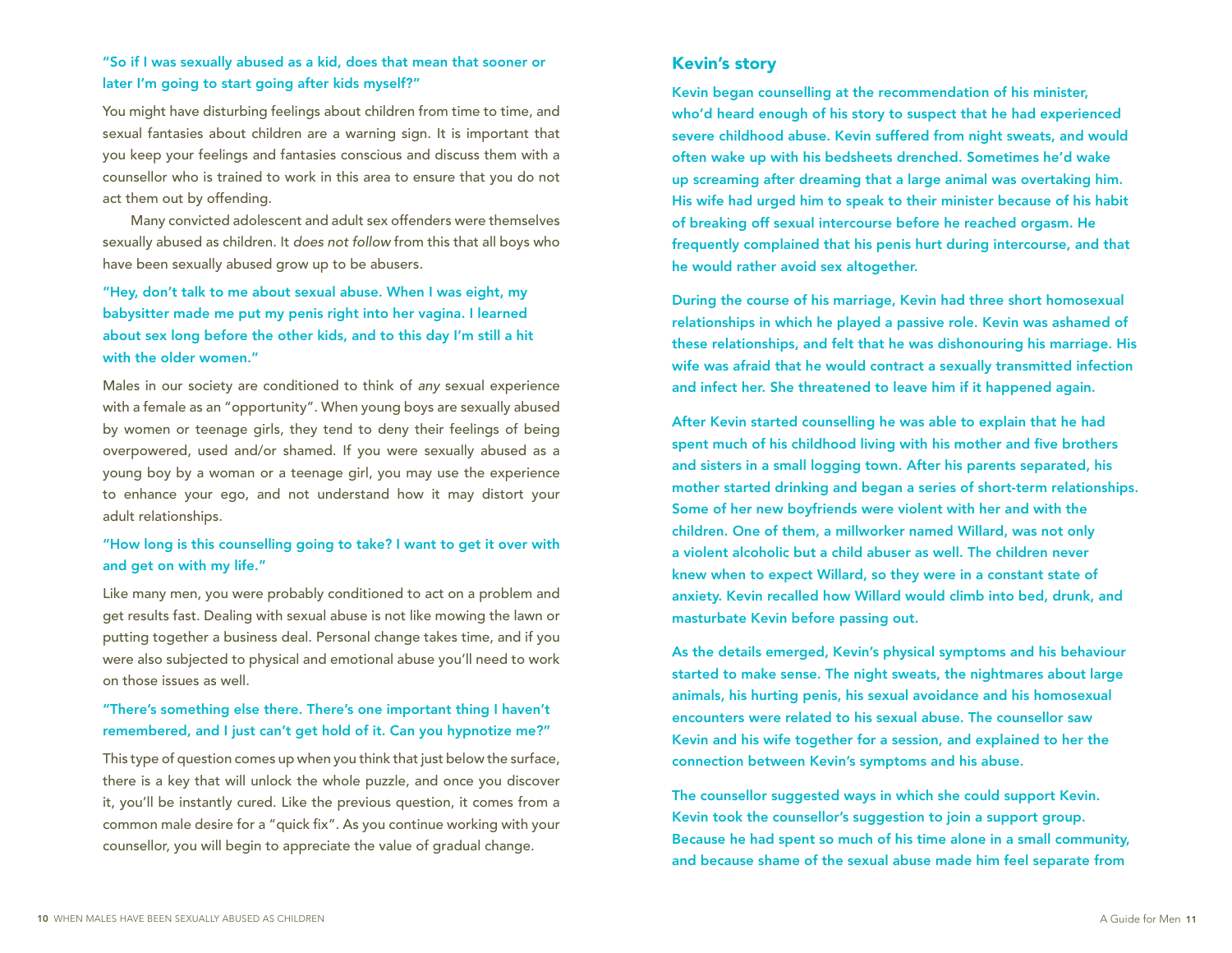his brothers and sisters, he found the group especially helpful. He could talk in the group because he knew these people understood.

Kevin's recovery was gradual, but with the help of his counsellor, the support from the group, and his wife, his symptoms decreased The nightmares do come back occasionally, but when he wakes up, he understands where they came from, so it's easier to get back to sleep. Kevin is still tentative about sex, but his wife now talks excitedly about their "new relationship". Their children sense the change, and are much more relaxed when their parents are together.

#### What should I do about the abuser?

• Pursue Criminal Charges. Initiating criminal charges against the abuser is one option. This means reporting the matter to the police. The police will in turn bring the matter to a crown prosecutor, who must decide whether or not there is sufficient evidence to take the case before a provincial or federal court. A successful prosecution may be aided by corroborative evidence (such as photos taken by the abuser) or similar fact evidence (information provided by other victims).

Laying criminal charges has the advantage of placing retribution where it belongs – with society at large. Sexually abusing children is against the law: it's a crime against society as well as



a personal crime against you. Criminal charges are also a way of channeling your anger in a constructive way, by obtaining justice. The problem with using the court system is that the court proceedings are often lengthy and may be very frustrating.

You could also sue the abuser in a civil court. The burden of proof is less in a civil court than in a criminal court, however, a criminal conviction would support your civil suit. In a civil suit, if the judge finds in your favour, the abuser might have to pay you money

in compensation. This can help defray the cost of your therapy, and compensate you for work time you might have lost as the result of the abuse. However there is a cost to you to pursue this litigation. You'll probably want to discuss these alternatives with your counselor, a victim services worker, your partner, a lawyer, or a friend, but your first responsibility is to yourself. The final decision is yours.

- Confront the Abuser. You may want to find the abuser, and tell him how the abuse has impacted your life. You might find this more difficult than you imagine, especially if, when you face the abuser, you suddenly feel like the same powerless little boy you once were. You might find it satisfying to confront him, but the risk is that he may deny the abuse or simply tell you he doesn't care. Your plan has to take the abuser's possible responses into account and what you hope to gain or may lose in confronting him.
- Take Revenge. You might find satisfaction in the thought of beating up or maiming the abuser. You might feel justified in doing it, but you can damage yourself by expressing your anger that way. You could do yourself further psychological harm, or even end up in jail.
- Forgive the Abuser. You might choose to forgive the abuser as part of your healing process. People in your community might pressure you to forgive the abuser. However, premature forgiveness can increase self-blame and block healing. If you can't personally forgive the abuser, you could look upon forgiveness as a process between the abuser and whatever deity he believes in. It's your choice, to forgive or not forgive, and either choice is valid.
- Let Go. "Letting go" means you have decided to do nothing about the abuser right now. You might decide to let go because you want to focus all of your energy on healing yourself. Letting go is not the same as forgiveness. After you've worked on your healing for a while, you might then decide to do something about the abuser.